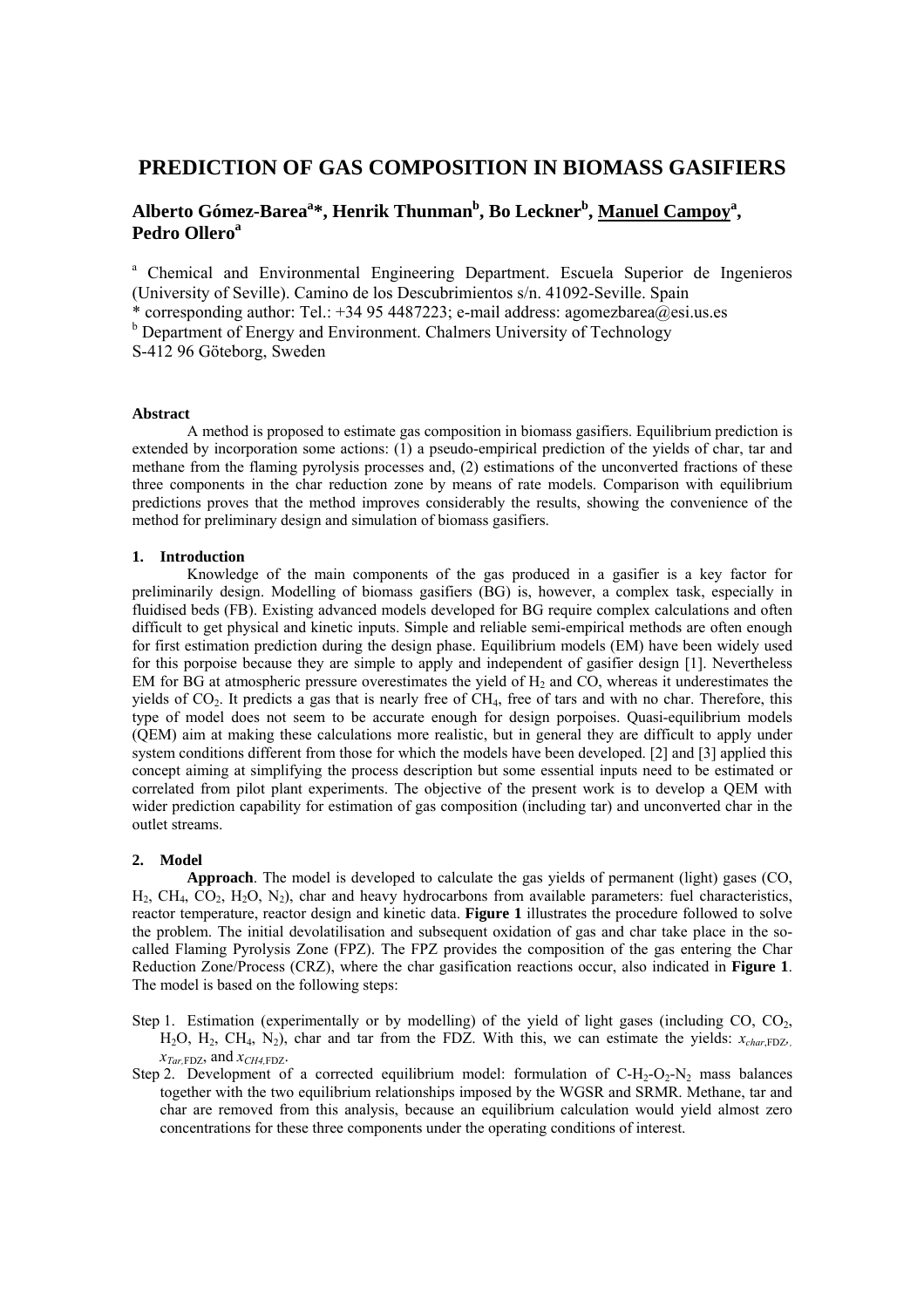- Step 3. Estimation of the conversion of tar, methane and char in the CRZ:  $X_{tar}$ ,  $X_{CH4}$  and  $X_{char}$ . Simple kinetic models are developed to achieve this goal. Initial conditions for these three sub-models are the estimations of Step 2.
- Step 4. Here, Step 3 corrects the equilibrium results from Step 2. The heat balance over the gasifier is solved taking into account the components added in Step 3 to the composition calculated in Step 2.



**Estimation of yields during FPZ of the fuel (** $x_{char,FDZ}$ **,**  $x_{Tar,FDZ}$ **,**  $x_{CH4,FDZ}$ **). Figure 2 illustrates an** FB where the devolatilisation is assumed to occur in the bottom part of the bed. In the figure, both the FPZ and the CRZ are displayed. Emphasis is on showing that: (1) the FPZ includes the OZ, indicated by the dashed line, (2) the product from the FPZ is the initial condition for the CRZ, where the char reacts with  $H_2O$  and  $CO_2$ .

 A simple version of a more general model [4] is used here based on the following assumptions: (1) char conversion in the oxidation zone (OZ) is neglected. The char produced during devolatilisation ends up in the CRZ; (2) Hydrogen and CO consume completely the oxygen, and methane and tar are not converted in the OZ. (3) The change of moles in the OZ is small compared with the one occurring during fuel devolatilisation. By these three assumptions the FPM can be approximately represented by devolatilisation yield from experiments reporting the yields of tar, methane and char.



**Methane and tar conversion models**  $(X_{tar}, X_{CH4})$ . Methane and tar conversions are calculated by simple kinetic models, assuming one-phase flow of the gas in the CRZ as

|  |  | <b>Table I</b> . Kinetic parameters for equation (1) |  |  |  |  |
|--|--|------------------------------------------------------|--|--|--|--|
|--|--|------------------------------------------------------|--|--|--|--|

| $X_i = \frac{\text{Da}_i}{1 + \text{Da}_i}$ i=CH <sub>4</sub> , Tar |                                                                                                      |
|---------------------------------------------------------------------|------------------------------------------------------------------------------------------------------|
|                                                                     | $(-r_i) = k_i \cdot C_i, \ \ k_i = A_i \cdot \exp\left(\frac{-E_i}{R_g T}\right) C_{H_2O}^{n_i} (1)$ |

|                 | $A_i$                             | $E_i$ (kJ/mol) | $n_i$ |
|-----------------|-----------------------------------|----------------|-------|
| tar             | $1.10^{4} (s^{-1})$               | 100            |       |
| CH <sub>4</sub> | $3.10^8$ (m <sup>3</sup> /kmol/s) | 125.5          |       |

 The dimensionless parameter Da is Damköhler number defined as the rate of reaction over the spatial velocity in the reactor:  $Da_i=k_i\tau_{CRZ}$ . The kinetic parameters for evaluation of  $k_i$  for cracking of tar and methane are shown in Table I

 **Char conversion model** (*Xchar*). The CRZ is modelled assuming the simplified reaction system employed by  $[5]$ . H<sub>2</sub>O and CO<sub>2</sub>, and H<sub>2</sub> and CO are lumped into the same pseudo-components, R and, P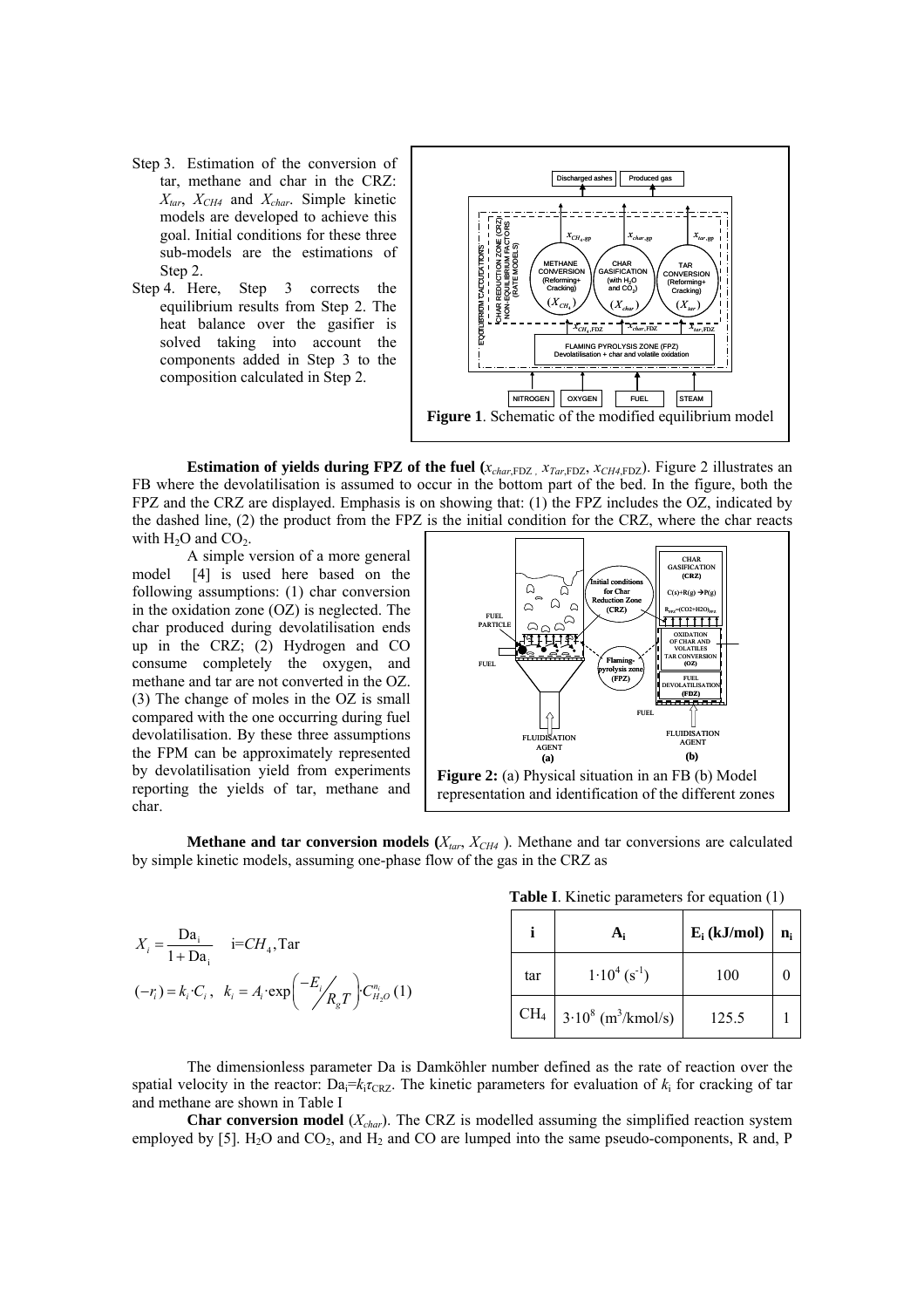respectively. As a result, the only heterogeneous reaction in the CRZ is Char + R  $\rightarrow$  P. This reaction is assumed to occur in the emulsion phase where most of char particles are found. The rest of bulk gas is regarded inert in the CRZ, since no homogeneous reactions other than WGSR are considered. The recent method for general gas-solid reactions in [6] is applied to calculate the char conversion.

## **3. Results: validation and discussion**

The model developed was compared with experiments conducted in the  $150 \text{ kW}_{\text{th}}$  bubbling fluidised-bed gasifier (BFBG) at atmospheric pressure situated in the University of Seville. Various biomasses and gasification agents have been tested along the years and the main results have been published elsewhere: Orujillo air-blown tests [7], MBM air-blown gasification [8] and air-steam gasification tests with wood pellets [9]. Here, for illustration these latter experimental results are compared with model results. Table 1 includes the main parameters that are most useful to assess a typical gasification test. For comparison results applying EM are included. As seen the model presented here improves significantly the prediction with regard  $CH_4$ , CO,  $H_2$  and CO<sub>2</sub>. In addition tar and char yields are well predicted. This prediction, however, is much dependant on the kinetic model chosen for modelling the tar conversion processes in the CRZ. This must be select carefully by screening literature data. Main aspect for selection is: nature of biomass and operating conditions at which the kinetics data has been obtained, particularly the heating rate, peak temperature and residence time. The data for this simulation tests where taken from [10]. Finally note the good estimation in the carbon content in the discharged ashes and in the gas yield. This latter is poorly predicted by EQ because the char are assumed to be completely gasified. As seen this is far from being real and again, the QEM developed here give excellent agreement.

|                        | Units                | This method | Equilibrium | <b>Pilot results</b> |
|------------------------|----------------------|-------------|-------------|----------------------|
| CO                     | $\%$ vv              | 15.0        | 24.5        | 14.3                 |
| CO <sub>2</sub>        | $\%$ vv              | 17.2        | 7.1         | 18.5                 |
| H <sub>2</sub>         | $\%$ vv              | 12.5        | 25.5        | 11.9                 |
| H <sub>2</sub> O       | $\%$ vv              | 12.5        | 5.5         | 11                   |
| CH <sub>4</sub>        | $\%$ vv              | 4.5         | 0.0         | 5.1                  |
| $N_2$                  | $\%$ vv              | 51          | 40          | 52                   |
| $C_kH_1O_m(tar)$       | $g/Nm^3$             | 12          | 0.0         | 12.5                 |
| $F_{gp,d}$ (Gas yield) | mole gas/kg fuel daf | 2.1         | 2.4         | 2.1                  |
| $X_{C,ash}$            | $kg_C/kg_{da}$       | 0.32        |             | 0.28                 |
| CC (tar included)      | $\frac{0}{0}$        | 91.5        | 100         | 92.5                 |

**Table II.** Comparison of the method (first column) with experimental results (second column) and purely equilibrium prediction (third column)

## **4. Conclusion and significance**

 A model has been developed to predict the performance of biomass gasifiers. The model adopts the framework of quasi-equilibrium models (QEM) and further uses simple rate sub-models to adjust typical deviations from equilibrium. The model improves the existing QEM in the sense that essential information, such as char, tar and methane conversion are estimated as part of the model. This aspect makes the method predictive, in contrast to other QEM.